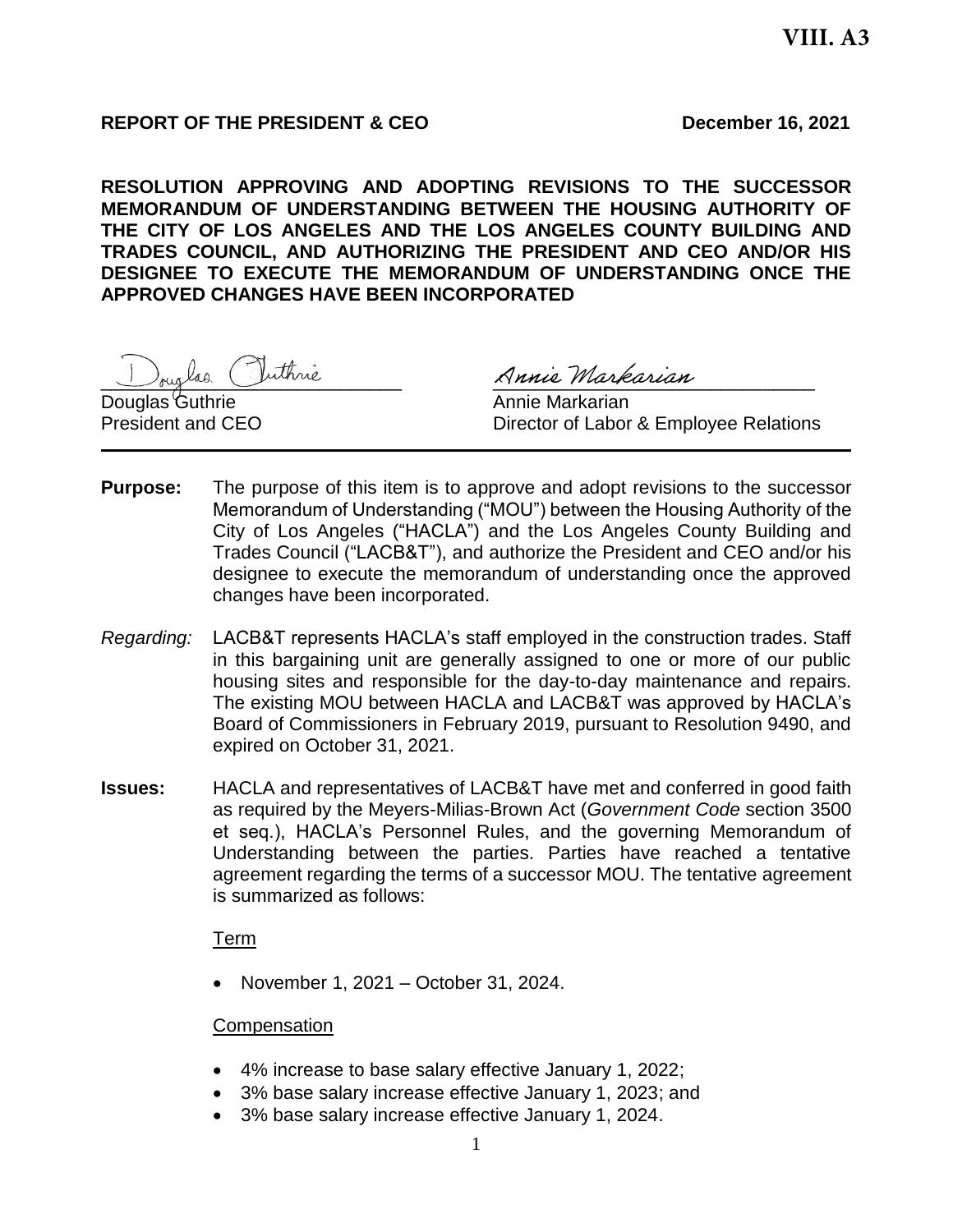• \$1,500.00 non-PERSable Staff Appreciation Bonus for year 2021 for those LACB&T members who have been employed by HACLA on a full-time basis from January 1, 2021 (continuously) through date of issuance.

### Holidays

Juneteenth will be added to HACLA's schedule of observed holidays.

### General Leave Cash Out

Employees are permitted to cash out accrued but unused general leave twice annually so long as they maintain a minimum balance of 240 hours. General Leave cash outs are available the last full pay period of June and December of each calendar year.

### Probationary Periods

- The probationary period for classifications within the LACB&T Bargaining Unit shall be 1 year, except as follows:
	- o Employees who have passed probation in another LACB&T classification shall serve a probationary period of no less than 6 months.
	- $\circ$  Employees who are serving in a Per Diem classification and are being hired into permanent positions shall receive credit for time served in a Per Diem capacity, up to 6 months.
	- o Under no circumstances will the probationary period for any employee holding a LACB&T classification be less than 6 months.
- Management may, in its sole discretion, extend the probationary period for individual members.
- Employees serving in a probationary period are not eligible for promotional opportunities.
- Employees who are promoted to a new classification and do not pass probation are returned to the classification for which they last held property rights (i.e., passed probation), if any.

### **Contracting**

Language set forth in Article III, Section 9 - Contracting – MOU pertaining to setting forth limitations on contracting out bargaining unit work will be extended through October 31, 2024.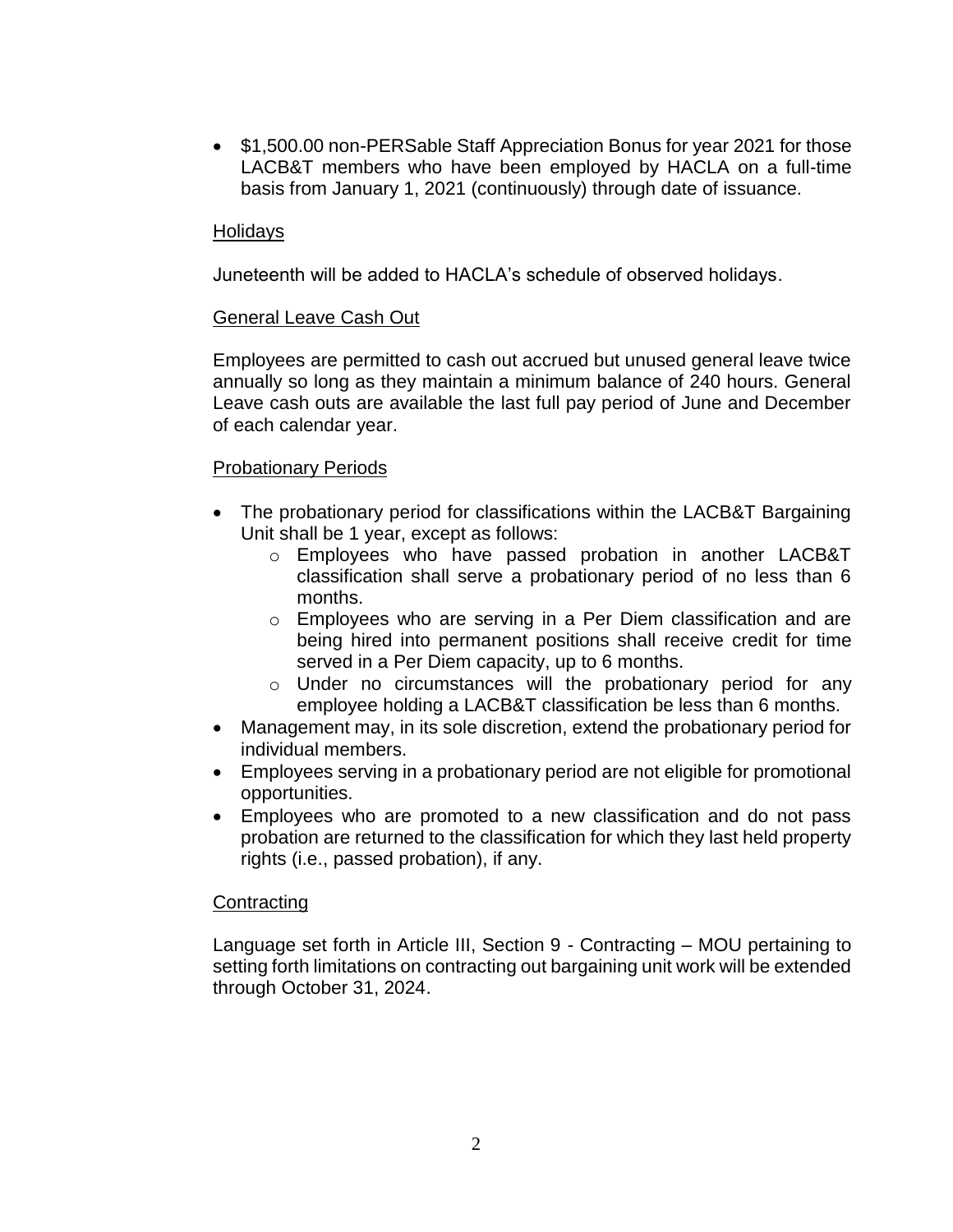### Limited-Term Positions

Where there is no anticipated long-range funding or uncertain future funding for permanent positions, and staffing needs cannot be met with Per Diems, parties will meet and confer in good faith regarding Limited-Term Positions.

### Clean-up language

The chief negotiators for the respective parties will work together to update the provision of the MOU to ensure they are legally compliant and consistent with business practices and negotiated changes.

- **Vision Plan:** The proposed revisions to the MOU between HACLA and LACB&T Council supports all four core principals of HACLA's vision plan by maintaining labor stability, competitive wages and operational efficiencies such that the agency can continue to provide uninterrupted service to the communities and clients we serve.
- **Funding:** The Chief Administrative Officer confirms the necessary funds are available and included in HACLA's budget and will be included in the operating budgets for the subsequent years. The source of funds is dependent on position and department assignment.

### **Environmental Review:** Not applicable

**Section 3:** Not Applicable

## **Attachment:**

1. Resolution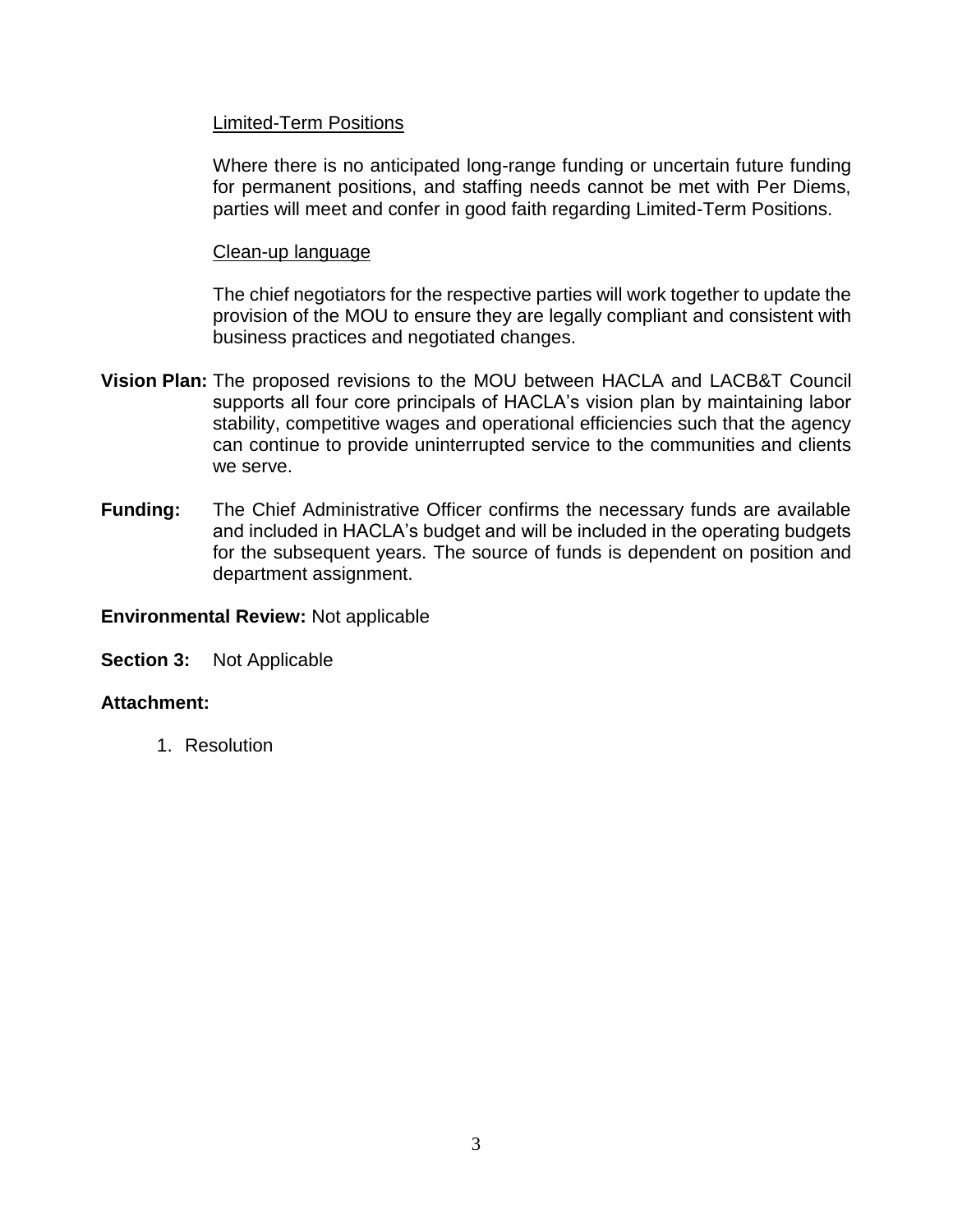# **RESOLUTION NO.\_\_\_\_\_\_\_\_\_\_\_\_\_\_**

## **RESOLUTION APPROVING AND ADOPTING REVISIONS TO THE SUCCESSOR MEMORANDUM OF UNDERSTANDING BETWEEN THE HOUSING AUTHORITY OF THE CITY OF LOS ANGELES AND THE LOS ANGELES COUNTY BUILDING AND TRADES COUNCIL, AND AUTHORIZING THE PRESIDENT AND CEO AND/OR HIS DESIGNEE TO EXECUTE THE MEMORANDUM OF UNDERSTANDING ONCE THE APPROVED CHANGES HAVE BEEN INCORPORATED**

**WHEREAS,** the Memorandum of Understanding ("MOU") between the Housing Authority of the City of Los Angeles (the "Authority" or "HACLA") and the Los Angeles County Building & Trades Council ("LACB&T") expired on October 31, 2021.

**WHEREAS**, the parties met and conferred in good faith regarding the terms of a successor MOU.

**WHEREAS**, the parties have tentatively agreed to the following terms for a successor MOU:

# Term

• November 1, 2021 – October 31, 2024.

# **Compensation**

- 4% increase to base salary effective January 1, 2022;
- 3% base salary increase effective January 1, 2023; and
- 3% base salary increase effective January 1, 2024.
- \$1,500.00 non-PERSable Staff Appreciation Bonus for year 2021 for those LACB&T members who have been employed by HACLA on a full-time basis from January 1, 2021 (continuously) through date of issuance.

## Holidays

Juneteenth will be added to HACLA's schedule of observed holidays.

## General Leave Cash Out

Employees are permitted to cash out accrued but unused general leave twice annually so long as they maintain a minimum balance of 240 hours. General Leave cash outs are available the last full pay period of June and December of each calendar year.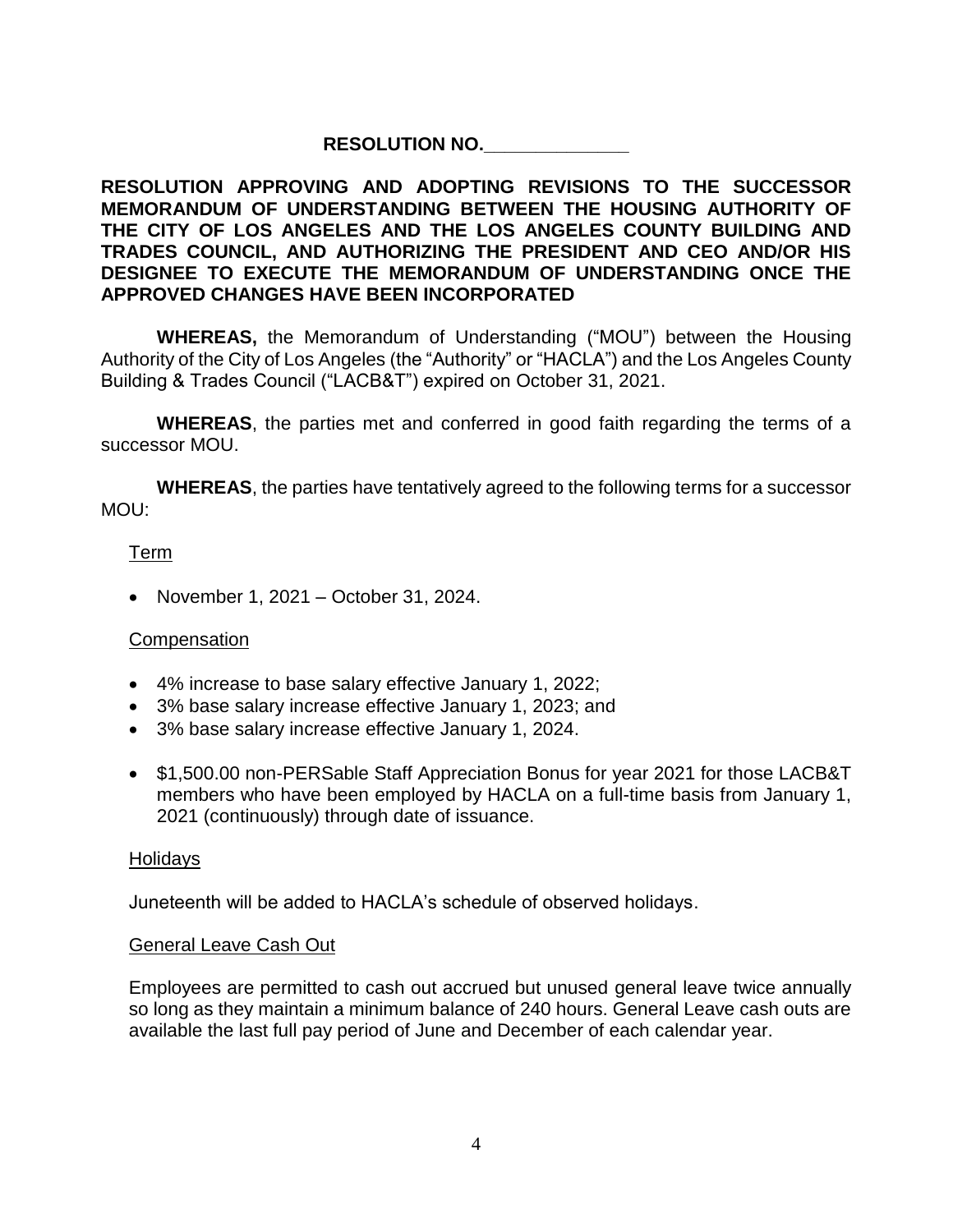## Probationary Periods

- The probationary period for classifications within the LACB&T Bargaining Unit shall be 1 year, except as follows:
	- $\circ$  Employees who have passed probation in another LACB&T classification shall serve a probationary period of no less than 6 months.
	- o Employees who are serving in a Per Diem classification and are being hired into permanent positions shall receive credit for time served in a Per Diem capacity, up to 6 months.
	- $\circ$  Under no circumstances will the probationary period for any employee holding a LACB&T classification be less than 6 months.
- Management may, in its sole discretion, extend the probationary period for individual members.
- Employees serving in a probationary period are not eligible for promotional opportunities.
- Employees who are promoted to a new classification and do not pass probation are returned to the classification for which they last held property rights (i.e., passed probation), if any.

## **Contracting**

Language set forth in Article III, Section 9 - Contracting – MOU pertaining to setting forth limitations on contracting out bargaining unit work will be extended through October 31, 2024.

# Limited Term Positions

Where there is no anticipated long-range funding or uncertain future funding for permanent positions, and staffing needs cannot be met with Per Diems, parties will meet and confer in good faith regarding Limited Term Positions.

# Clean-up language

The chief negotiators for the respective parties will work together to update the provision of the MOU to ensure they are legally compliant and consistent with business practices and negotiated changes.

/// ///

///